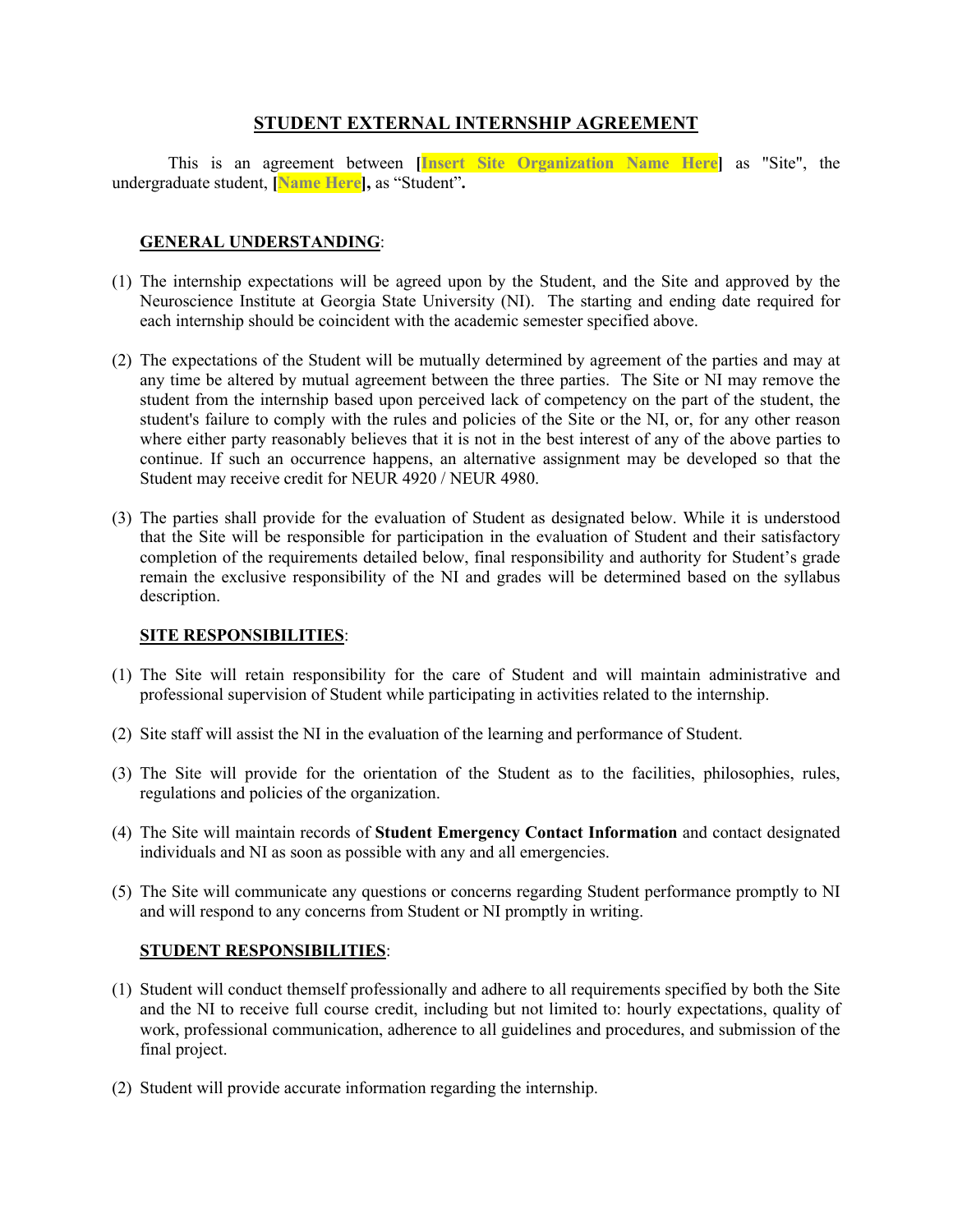(3) The Student will communicate any questions or concerns regarding the internship or Site promptly to the NI as soon as they become evident.

# **MUTUAL RESPONSIBILITIES**:

- (1) The parties will work together to maintain an environment of quality learning experiences.
- (2) If at any point there is dissatisfaction with the internship experience from Site or Student, they will contact NI as soon as possible for alternative arrangements to be made.

[SIGNATURE PAGE TO FOLLOW]